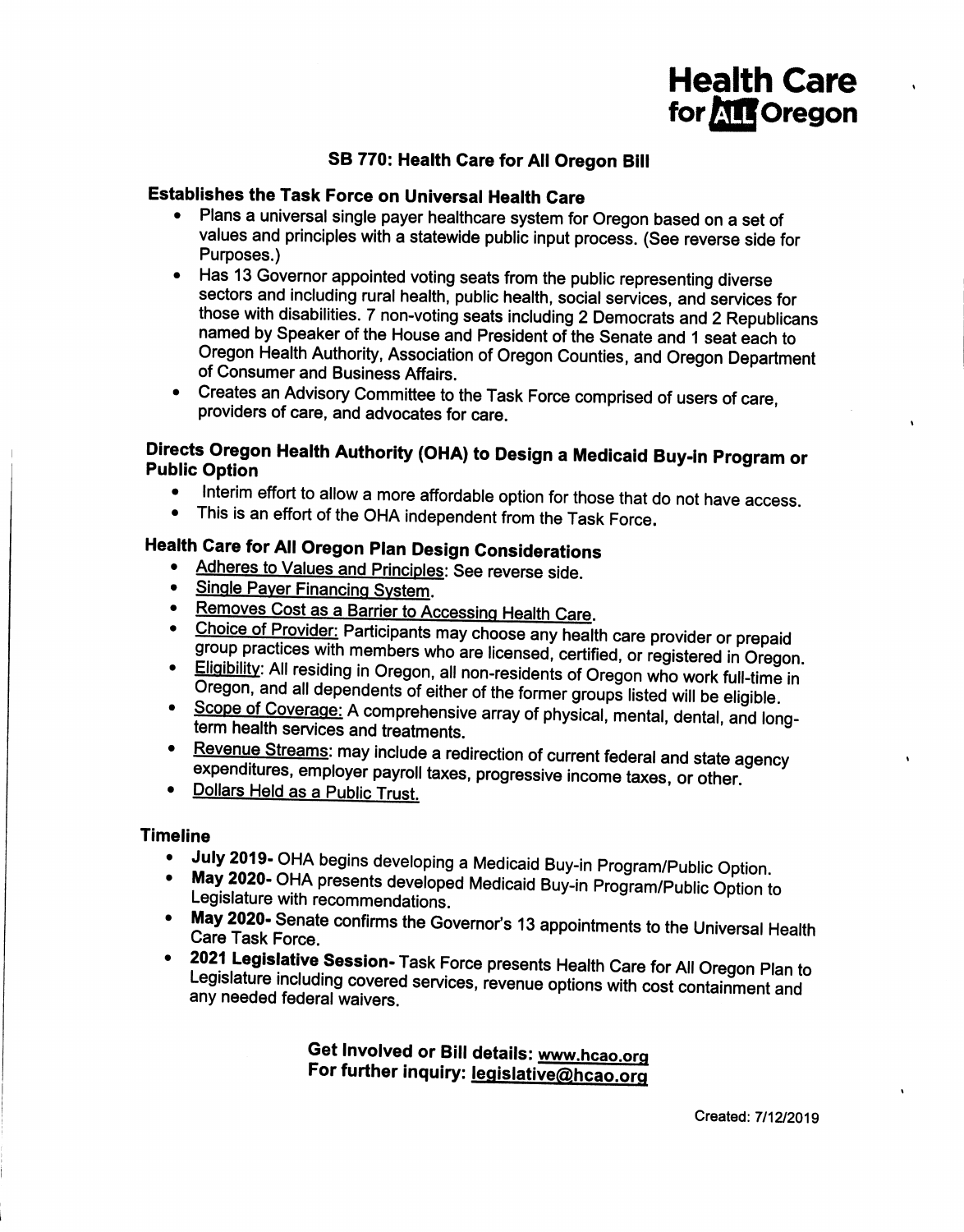# Health Care for **ATT** Oregon

Purpose. The Task Force on Universal Health Care shall produce findings and recommendations for a well-functioning single payer health care financing system that is responsive to the needs and expectations of the residents of this state by:

(l) Improving the health status of individuals, families, and communities;

(2) Defending against threats to the health of the residents of this state;

(3) Protecting individuals from the financial consequences of ill health;

(4) Providing equitable access to person-centered care;

(5) Removing cost as a barrier to accessing health care;

(6) Removing any financial incentive for a health care practitioner to provide care to one patient rather than another;

(7) Making it possible for individuals to participate in decisions affecting their health and the health system;

(8) Establishing measurable health care goals and guidelines that align with other state and federal health standards; and

(9) Promoting continuous qualrty improvement and fostering inter-organizational collaboration.

Values. The Task Force on Universal Health Care, in developing its recommendations to the Legislative Assembly for the Health Care for All Oregon Plan, shall consider, at a minimum, the following values:

(l) Health care, as a fundamental element of a just society, is to be secured for all individuals on an equitable basis by public means, similar to public education, public safety and other public infrastructure;

(2) Access to a distribution of health care resources and services according to each individual's needs and location within the state should be available. Race, color, national origin, age, disability, wealth, income, citizenship status, primary language use, genetic conditions, previous or existing medical conditions, religion or sex, including sex stereotyping, gender identity, sexual orientation and pregnancy and related medical conditions, including termination of pregnancy, may not create any barriers to health care nor disparities in health outcomes due to access to care;

(3) The components of the system must be accountable and fully transparent to the public with regard to information, decision-making and management through meaningful public participation in decisions affecting people's health care; and

(4) Funding for the Health Care for All Oregon Plan is a public trust and any savings or excess revenue are to be returned to that public trust.

principles. The Task Force on Universal Health Care, in developing its recommendations for the Health Care for All Oregon Plan, shall consider at a minimum the following principles:

(1) A participant in the plan may choose any individual provider who is licensed, certified or registered in this state or any group practice.

(Z) The plan may not discriminate against any individual provider who is licensed, certified or registered in this state to provide services covered by the plan and who is acting within the provider's scope of practice.

(3) A participant and the participant's provider shall determine, within the scope of services covered within each category of care and within the plan's parameters for standards of care and requirements for prior authorization, whether a treatment is medically necessary or medically appropriate for that participant.

(4) The plan will cover services from birth to death, based on evidence-informed decisions as determined by the Health Care for All Oregon Board.

Get Involved or Bill details: www.hcao.org or For further inquiry: <u>legislative@hcao.org</u><br>Created: 7/12/2019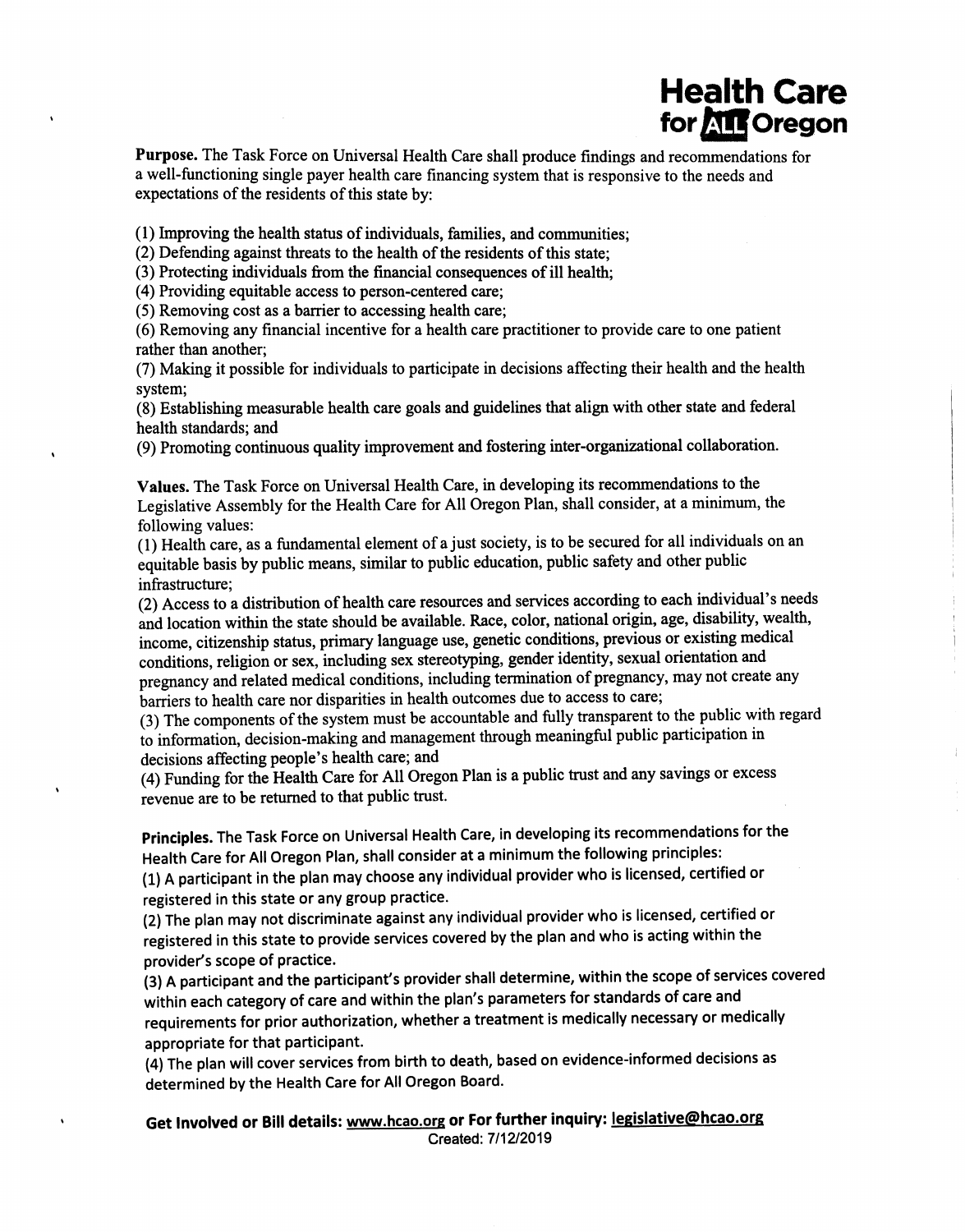

# Senator James I. Manning Jr.

District 7 • North Eugene, West Eugene, Bethel, Santa Clara, and Junction City (503) 986-1707 . 900 Court St. NE, S-205, Salem, OR 97301 Sen. JamesManning@oregonstatelegislature. gov

# SB 770-A4: Health Care for AII Oregon Bill

# 1. Establishes the Universal Health Care Commission

- 13 Voting Seats
	-
	- o Governor-appointed. Senate-confirmed appointments that must:<br>► Be as socially diverse as possible (race, ethnicity, gender, gender non-confonnance, sexual orientation, economic stafus, disability or health status).
		- $\triangleright$  Represent, at minimum, a collective knowledge of rural health, quality assurance and health accountability, fiscal and change management, social services, public health services, medical and surgical services, alternative therapy services, services for those with disabilities, and nursing services.
		- $\triangleright$  Explicitly include:
			- 1 actively-licensed health care provider.
			- . I actively-licensed mental health care provider.
			- 1 advocate for equity in health care.
			- . I person with experience in receiving care for complex or multiple chronic diseases.

### . 7 Non-Voting Seats

- o 4 Legislators (Bicameral, bipartisan representation and appointed by the President of the Senate or the Speaker of the House).
- $\circ$  1 seat to represent the Oregon Health Authority
- o I seat to represent the Association of oregon counties
- o I seat to represent the Oregon Department of Consumer and Business Services

# 2. Tasks of the Commission

- Assess the costs of the Health Care for All Oregon Plan:
	- $\circ$  Eligibility: All residents of Oregon, all non-residents of Oregon who work full-time in Oregon, and all dependents of either of the former groups listed are eligible for the Plan.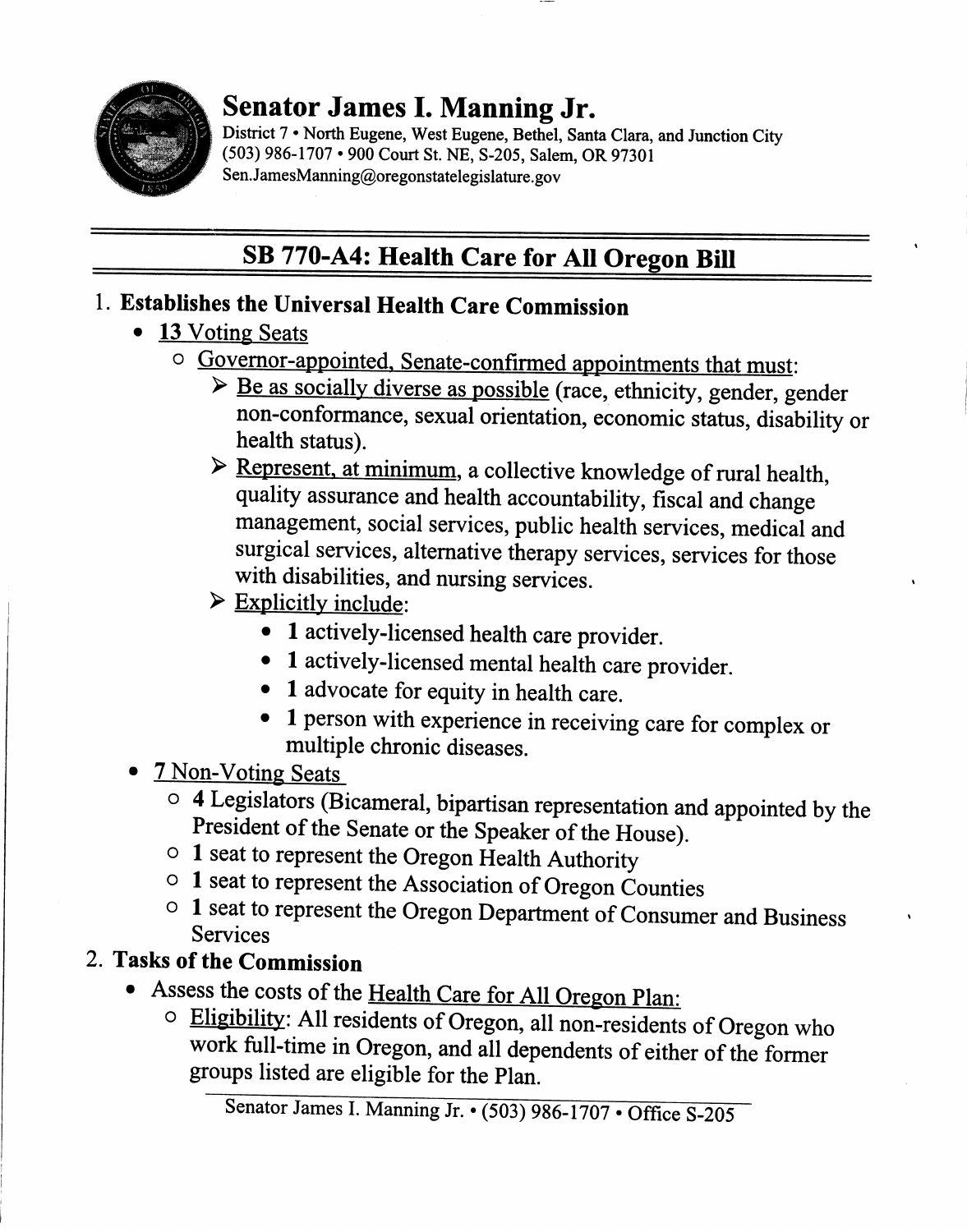- o Scope of Coverage: The Plan must cover a comprehensive array of physical, mental, dental, and long-term health services and treafinents.
- o Choice of Provider: Participants in the Plan may choose any health care provider or prepaid group practices with salaried members who are licensed, certified, or registered in Oregon.
- o No Patient Cost-Sharing: No premiums. No copays. No deductibles.
- o Federal Waivers: The Plan will equitably and seamlessly include all residents by obtaining federal waivers as necessary, or the commission will make recommendations regarding other approaches to do so.
- o Cost-Containment Features: The commission will explore the design of pre-approval and pre-authorization policies under the Plan.
- Attend to concerns of prior studies and design logistics:
	- o Respond to concerns raised in the RAND (2017) study.
	- o Consider how the Plan will affect existing federal, state, county, and local governing structures and entities.
	- o Address the need for regional and community-based system integration.
- Design revenue streams to finance the plan:
	- o May include, but not limited to, a redirection of current agency expenditures, employer payroll taxes, and progressive income taxes.
- o Educate and solicit input from the public on the above items to inform the design of the Plan.

# Findings Reported to the Legislature 3.

- The Commission will convene no later than November 1, 2019.
- . The Commission will provide an interim progress report to the Legislative Assembly by March  $15<sup>th</sup>$ , 2020.
- o The Commission will provide a comprehensive report on its plan recommendations to the Legislative Assembly by February  $1<sup>st</sup>$ , 2021.
- 4. Anticipated Fiscal Impact of SB 770-A4
	- . Approximately \$800K-\$900K to pay typical committee fees and to allow the Legislative Policy and Research Office to hire additional support staff to conduct the research and analysis necessary for the Commission's report.
- 5. Emergency Clause:
	- o To allow for the approval of Commission appointments and the hiring of support staff by the November 1, 2019 deadline for the Commission to convene, this bill has an emergency clause.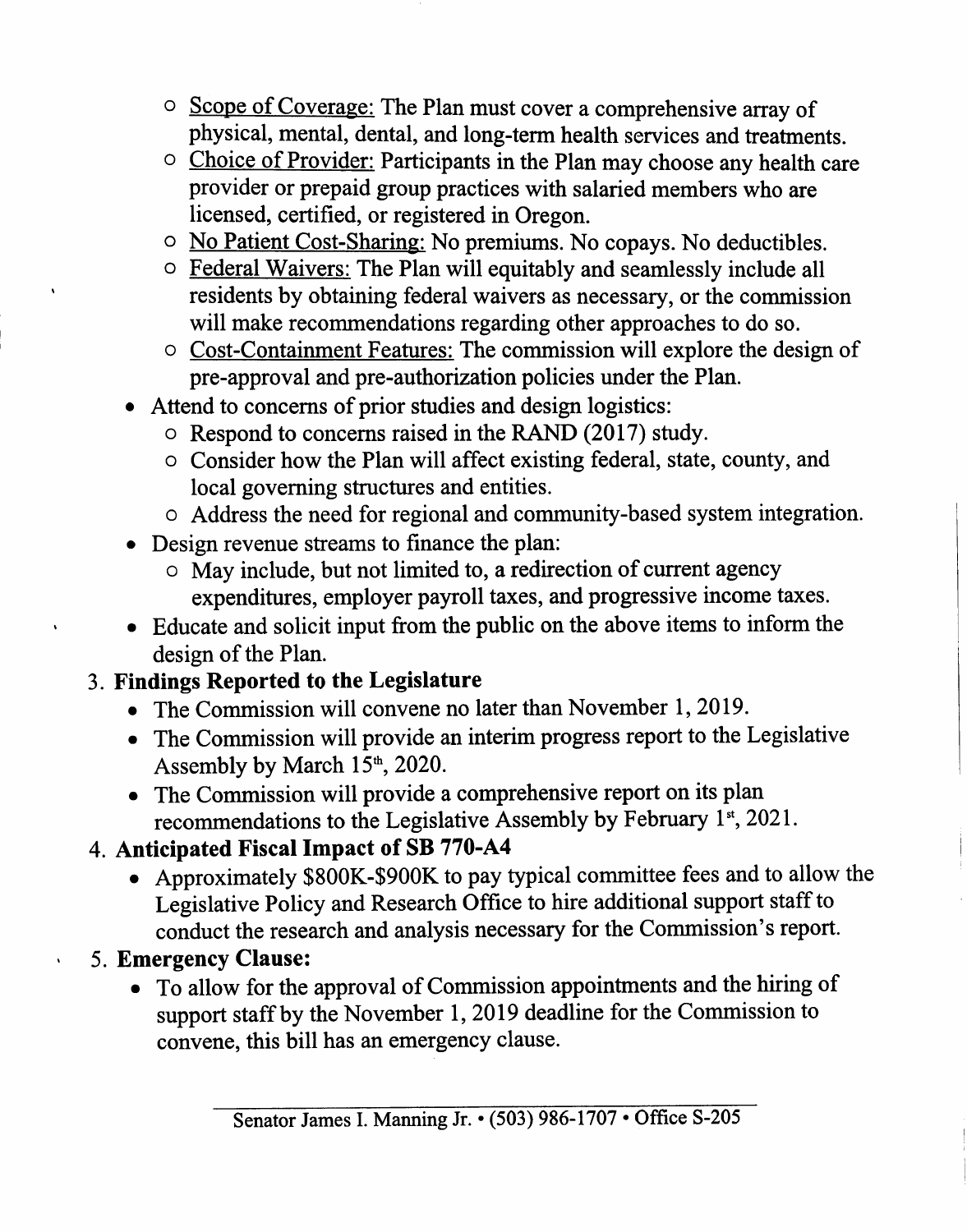



of Oregonians were uninsured in 2017.



of covered Oregonians were uninsured at one point during between 2016 and 2017.



of uninsured Oregonians had incomes that made them ineligible for OHP.<sup>3</sup>



Oregonians are uninsured, under-insured, and crushed by heavy patient cost-sharing.



# Enter SB 770-A8 A two-step solution

# **STEP 1: Medicaid Buy -In**

**July 2019** 

The Oregon Health Authority (OHA) begins<br>developing a Medicaid Buy-In program to get the<br>6% of Oregonians who are uninsured covered.

**May 2020** 

### OHA presents its developed program to the Legislature and prescribes necessary actions.

- 1. "Uninsurance Fact Sheet," Oregon Health Authority, 2017
- 2. Ibid.
- 3. "New report: Many Oregonians who lack health coverage are eligible for premium subsidies, Oregon Health Plan," Oregon Health Authority, 2017.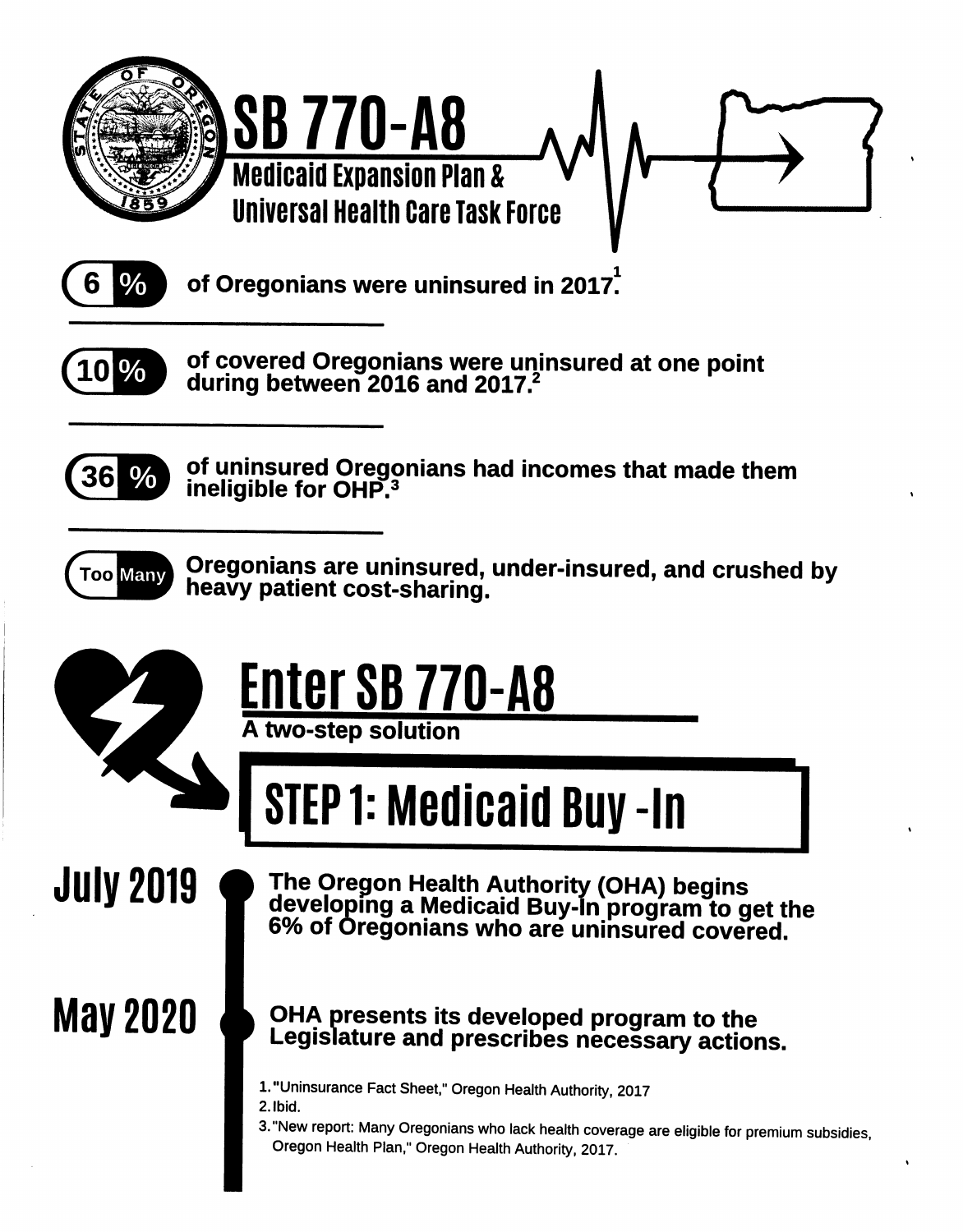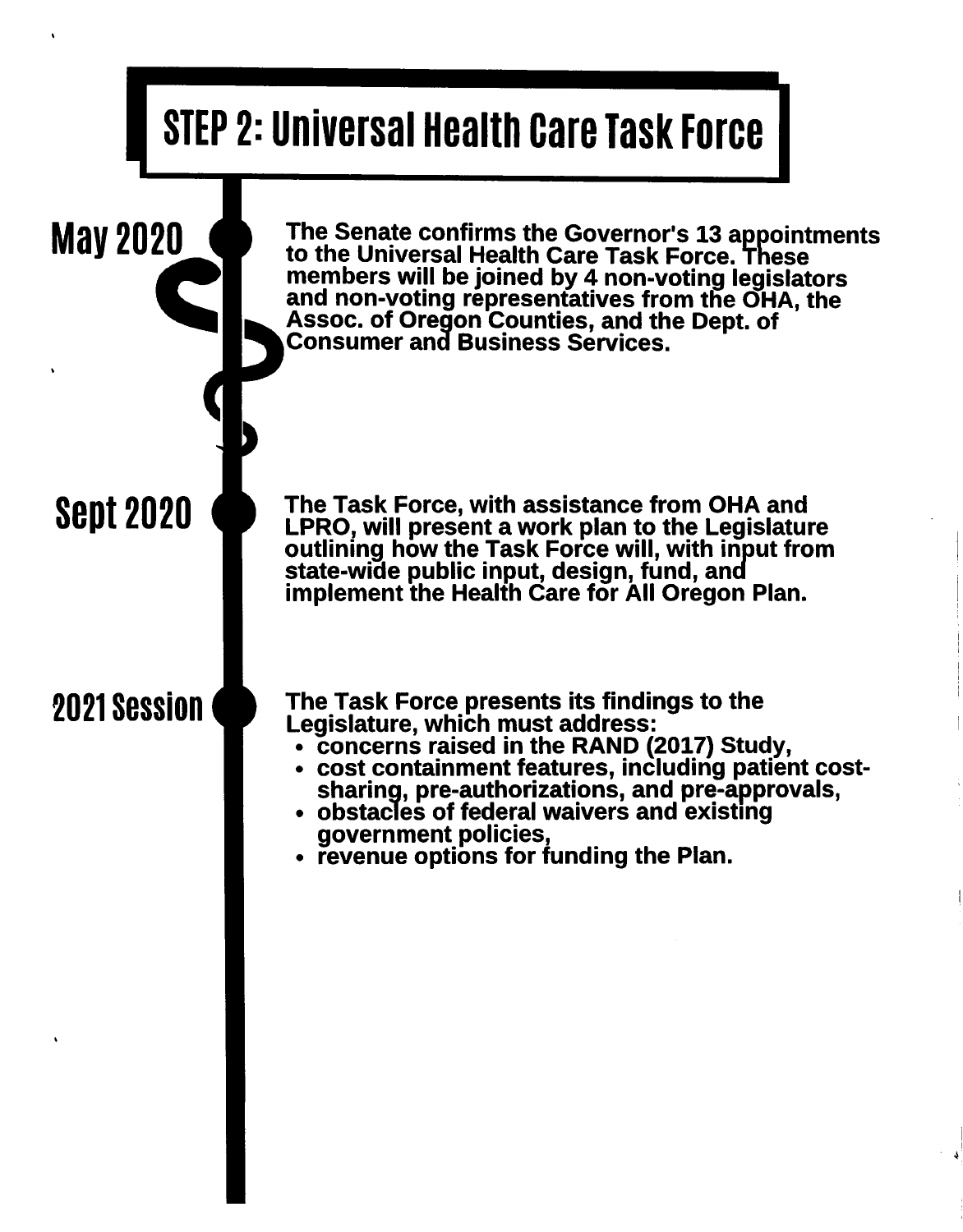

# SB 770 Will Help All Oregonians

Establishes the "Universal Health Care Task Force" to develop findings and recommendations regarding implementing an equitable, affordable, comprehensive, high quality and publicly funded health care system for everyone residing in Oregon.

**Foundational and Organizing Principles of Task Force:** Based on foundational principles of World Health Organization pertaining to a well-functioning system.

**Charges the Task Force with Explicit Tasks: Design** and assess the costs for a health care system that includes everyone, is comprehensive in services, and allows choice of providers.

### **Establishes a Timeline for the Task Force**

- Appointed by May 31, 2020
- Reports to the 2021 Legislature

Public Comment and Education Effort: The Task Force will solicit public comment and educate the public on its findings to drive the subsequent work.

Task Force Members: Four legislators and thirteen Governor-appointed members of the public. They will come from social-economic diversity and diversity of expertise and knowledge. (There will be an advisory committee comprised of users of care, providers of care, and advocates for care.)

**Scope of the Task Force:** The Task Force will produce information and develop recommendations regarding important issues for a health care system including the following:

1. Initial cost estimates for a single payer system with the following characteristics

a. All residing in Oregon are eligible, as are non-residents who work full time in Oregon.

b. Participants may choose any health care provider or prepaid group practices who are licensed, certified or registered in Oregon, without preapproval.

c. A plan with and a plan without the coverage of long term care services.

- 2. Nature of the governing Board.
- 3. Legal issues that may constrain implementation.
- 4. Economic sustainability, operational efficiency, and cost control measures.
- 5. Features necessary to continue to receive federal funding.
- 6. Options for revenue streams for a publicly financed system.
- 7. Fiduciary recommendations for the revenue generated.
- 8. Guiding criteria to determine which health care services are necessary

A Medicaid Buy-In program or a public option will be developed as an interim step to provide an affordable health care option to Oregon residents earning too much to qualify for Medicaid.

Get involved and get further bill details at hcao.org.